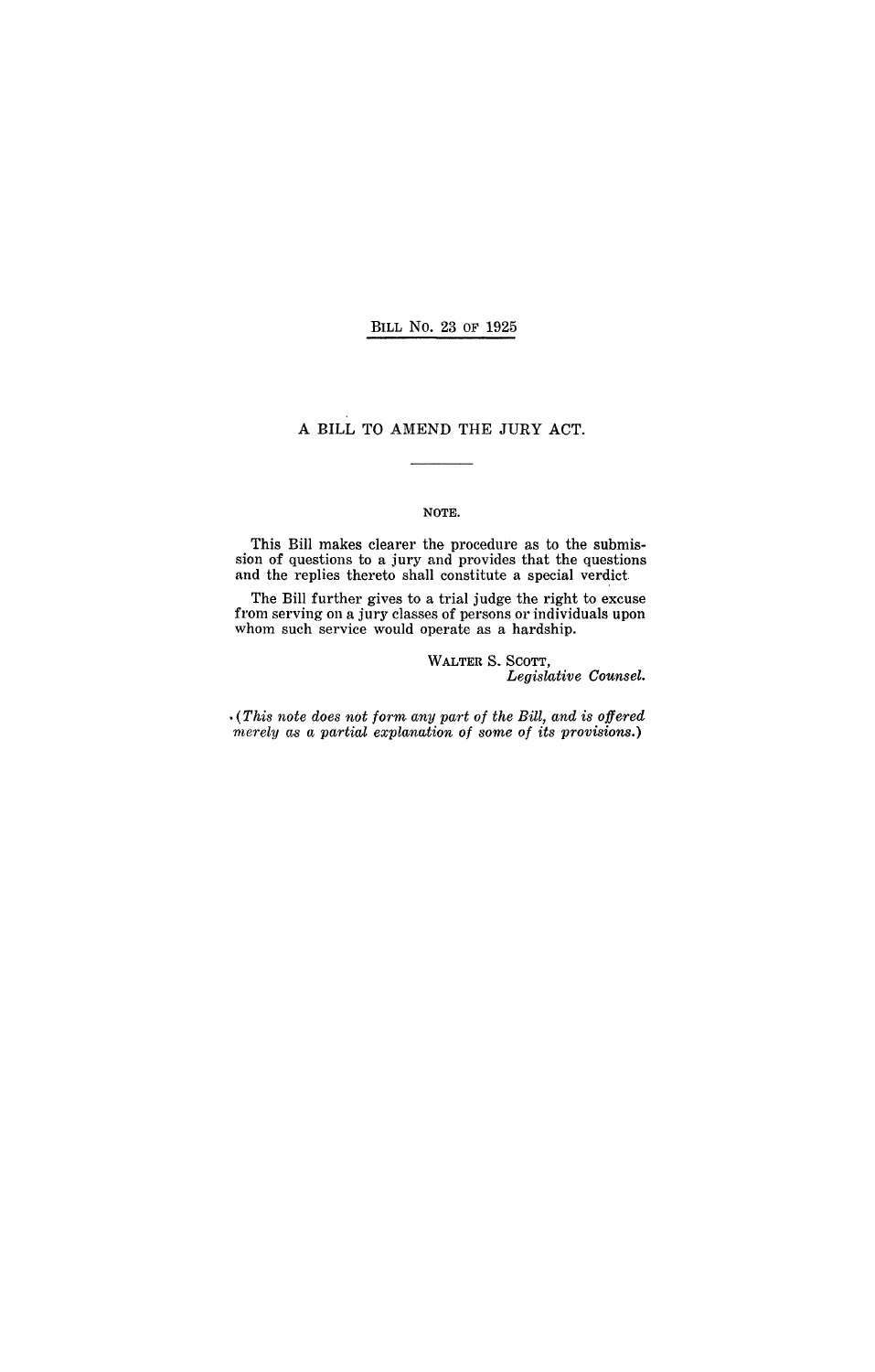# **BILL**

#### No. 23 of 1925.

### An Act to amend The Jury Act.

## (*Assented to* , 1925.)

HIS MAJESTY, by and with the advice and consent of the Legislative Assembly of the Province of Alberta, enacts as follows:

1. This Act may be cited as *"The Jury Act Amendment Act, 1925."* 

**2.** Section 21 of *The Jury Act*, being chapter 74 of the Revised Statutes of Alberta, 1922, is hereby amended by striking out the first two lines thereof, and substituting the following:

**"21.** When the panel is selected the clerk shall (the deposit hereinbefore mentioned having been paid to him) submit the same to the trial judge, who may in his discretion remove from the panel the names of such persons as in his discretion would suffer hardship or unnecessary inconvenience from being called upon to serve upon the jury, and immediately thereafter shall certify to the panel as revised by him and return the same to the clerk, who shall '

3. Section 26*a* is added to the said Act immediately after section 26:

"26a. The trial judge may for good cause excuse from attendance any person who has been summoned but has not been sworn as a juror."

4. Section 28 of the said Act is struck out, and the following section substituted:

" $28$ —(1) Every jury shall consist of six persons.

" $(2)$  In all criminal proceedings the verdict of the jury shall be unanimous.

"(3) In all civil proceedings, any five of the jury may return a verdict or answer questions submitted to the jury by the judge, and the verdict given or questions answered by five jurors shall have the same effect as a verdict or answers given by six jurors.

" (4) Where more questions than one are submitted it shall not be necessary that the same five jurors agree to every answer.'

**5.** Section 30 of the said Act is amended by striking out the words "and shall not give any verdict" where they occur in subsection (1) thereof, and substituting the words "and the questions and replies thereto shall constitute a special verdict.'

**6.** This Act shall come into force on the ........... day Qf .......................... 19 ... .